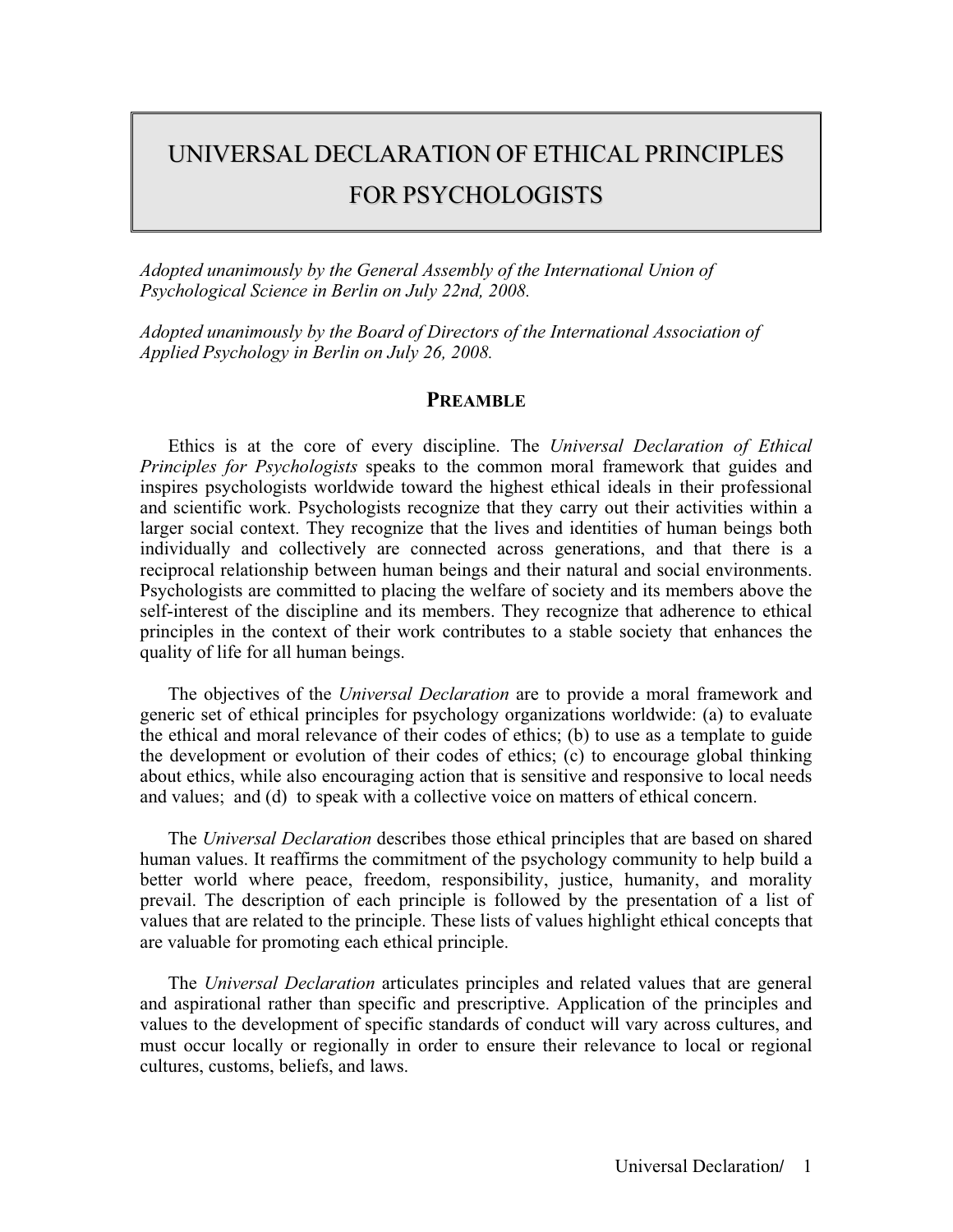The significance of the *Universal Declaration* depends on its recognition and promotion by psychology organizations at national, regional and international levels. Every psychology organization is encouraged to keep this *Declaration* in mind and, through teaching, education, and other measures to promote respect for, and observance of, the *Declaration*'s principles and related values in the various activities of its members.

# **PRINCIPLE I Respect for the Dignity of Persons and Peoples**

Respect for the dignity of persons is the most fundamental and universally found ethical principle across geographical and cultural boundaries, and across professional disciplines. It provides the philosophical foundation for many of the other ethical principles put forward by professions. Respect for dignity recognizes the inherent worth of all human beings, regardless of perceived or real differences in social status, ethnic origin, gender, capacities, or other such characteristics. This inherent worth means that all human beings are worthy of equal moral consideration.

All human beings, as well as being individuals, are interdependent social beings that are born into, live in, and are a part of the history and ongoing evolution of their peoples. The different cultures, ethnicities, religions, histories, social structures and other such characteristics of peoples are integral to the identity of their members and give meaning to their lives. The continuity of peoples and cultures over time connects the peoples of today with the peoples of past generations and the need to nurture future generations. As such, respect for the dignity of persons includes moral consideration of and respect for the dignity of peoples.

Respect for the dignity of persons and peoples is expressed in different ways in different communities and cultures. It is important to acknowledge and respect such differences. On the other hand, it also is important that all communities and cultures adhere to moral values that respect and protect their members both as individual persons and as collective peoples.

THEREFORE, psychologists accept as fundamental the Principle of Respect for the Dignity of Persons and Peoples. In so doing, they accept the following related values:

- a) respect for the unique worth and inherent dignity of all human beings;
- b) respect for the diversity among persons and peoples;
- c) respect for the customs and beliefs of cultures, to be limited only when a custom or a belief seriously contravenes the principle of respect for the dignity of persons or peoples or causes serious harm to their well-being;
- d) free and informed consent, as culturally defined and relevant for individuals, families, groups, and communities;
- e) privacy for individuals, families, groups, and communities;
- f) protection of confidentiality of personal information, as culturally defined and relevant for individuals, families, groups, and communities;
- g) fairness and justice in the treatment of persons and peoples.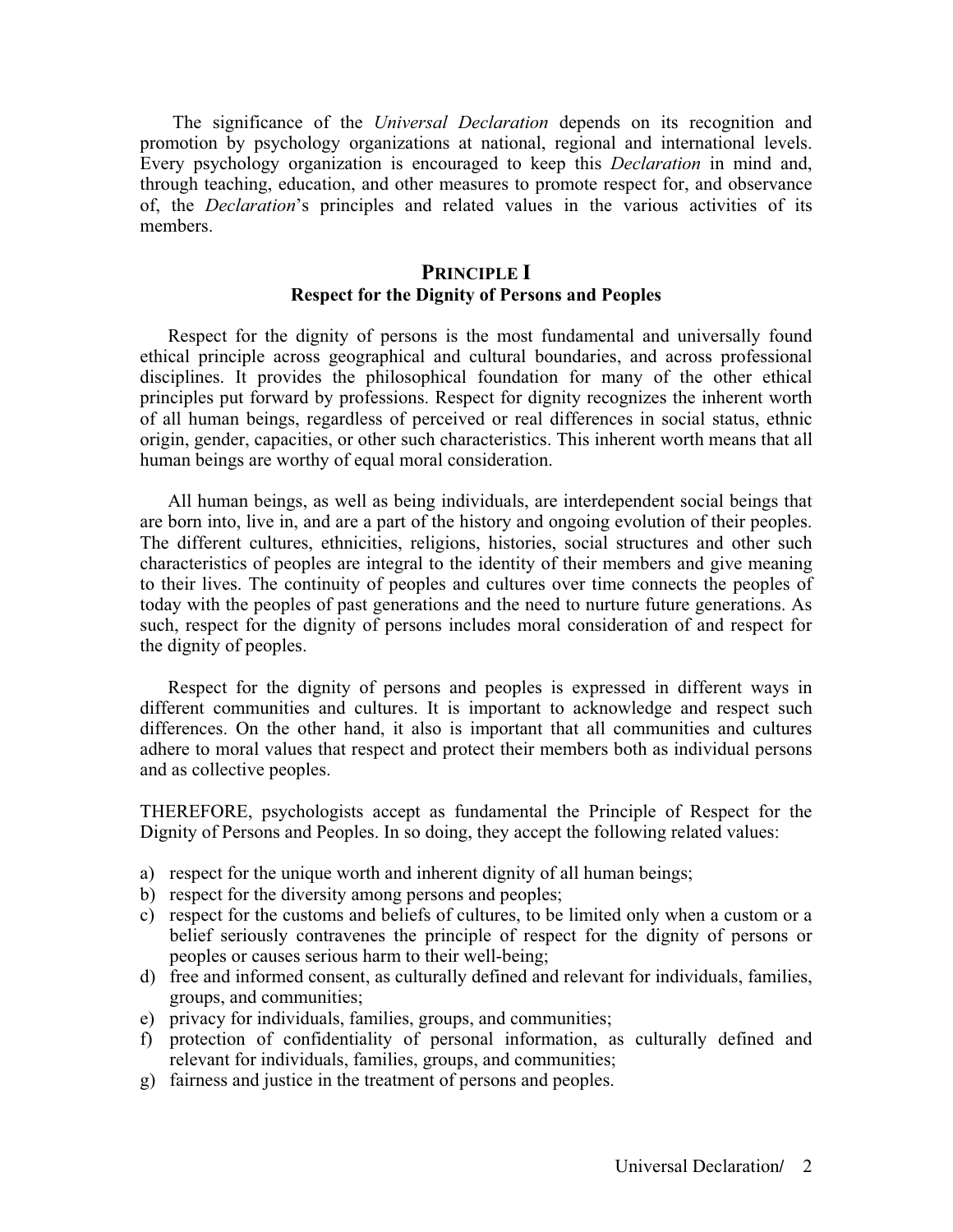### **PRINCIPLE II Competent Caring for the Well-Being of Persons and Peoples**

Competent caring for the well-being of persons and peoples involves working for their benefit and, above all, doing no harm. It includes maximizing benefits, minimizing potential harm, and offsetting or correcting harm. Competent caring requires the application of knowledge and skills that are appropriate for the nature of a situation as well as the social and cultural context. It also requires the ability to establish interpersonal relationships that enhance potential benefits and reduce potential harm. Another requirement is adequate self-knowledge of how one's values, experiences, culture, and social context might influence one's actions and interpretations.

THEREFORE, psychologists accept as fundamental the Principle of Competent Caring for the Well-Being of Persons and Peoples. In so doing, they accept the following related values:

- a) active concern for the well-being of individuals, families, groups, and communities;
- b) taking care to do no harm to individuals, families, groups, and communities;
- c) maximizing benefits and minimizing potential harm to individuals, families, groups, and communities;
- d) correcting or offsetting harmful effects that have occurred as a result of their activities;
- e) developing and maintaining competence;
- f) self-knowledge regarding how their own values, attitudes, experiences, and social contexts influence their actions, interpretations, choices, and recommendations;
- g) respect for the ability of individuals, families, groups, and communities to make decisions for themselves and to care for themselves and each other.

# **PRINCIPLE III Integrity**

Integrity is vital to the advancement of scientific knowledge and to the maintenance of public confidence in the discipline of psychology. Integrity is based on honesty, and on truthful, open and accurate communications. It includes recognizing, monitoring, and managing potential biases, multiple relationships, and other conflicts of interest that could result in harm and exploitation of persons or peoples.

Complete openness and disclosure of information must be balanced with other ethical considerations, including the need to protect the safety or confidentiality of persons and peoples, and the need to respect cultural expectations.

Cultural differences exist regarding appropriate professional boundaries, multiple relationships, and conflicts of interest. However, regardless of such differences, monitoring and management are needed to ensure that self-interest does not interfere with acting in the best interests of persons and peoples.